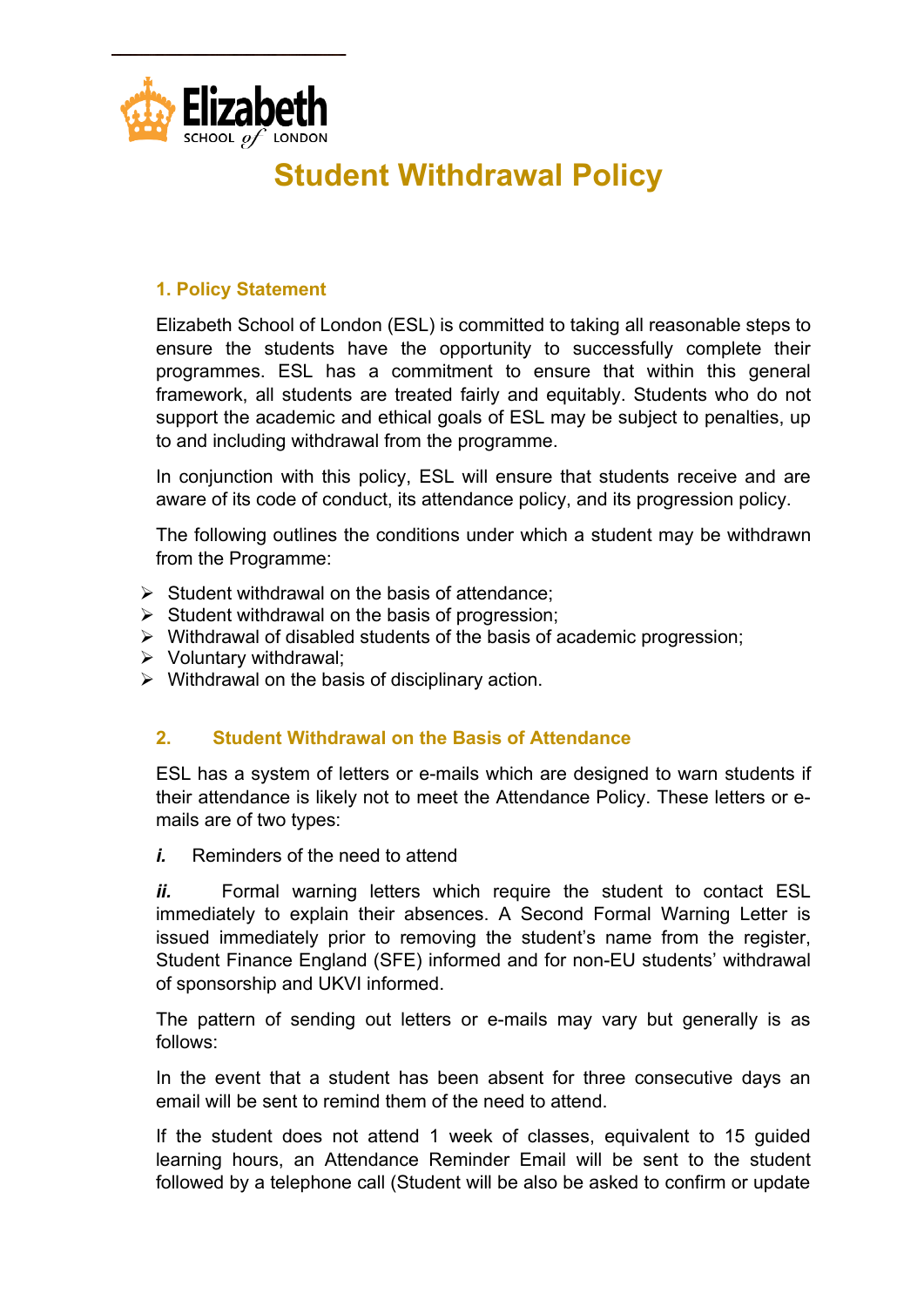their contact details including email ID, contact address and any alternate phone numbers). This requires the student to contact ESL at the earliest opportunity to provide an explanation regarding absences.

Following 2 weeks of consecutive non-attendance (equivalent to 30 guided learning hours); a further reminder letter is sent.

Following 3 weeks of consecutive non-attendance (equivalent to 45 guided learning hours), ESL will be sent an Attendance Meeting Warning letter (by post) to the student followed by an email inviting the student for a meeting with the Programme Leader.

Following the meeting with the Programme Leader, the attendance has not improved. ESL will email and send a Final Attendance Warning letter to the learner.

With the final Attendance Warning letter, the student's name will be entered on the withdrawal list, which will be sent to the withdrawal committee. The withdrawal committee will decide on whether or not the student shall be required to withdraw from ESL. If the student is to be required to withdraw, the decision will be reported to the Administrator for formal communication to the student. The student's name will be removed from the register and Student Finance England (SFE) will be informed; or sponsorship withdrawn immediately after the tenth missed consecutive contact point (and UKVI notified, in the event of non-EU students).

Any student that has been in receipt of student finance and does not reply to any withdrawal communication, must know that steps will be taken to withdraw their place on the programme. This action will be taken on the student's behalf as a result of the lack of response and could leave the student liable to pay back any tuition fees to the Student Loans Company received for their studies. The right is reserved to communicate the student's enrolment and attendance history to the Student Loans Company so a fair assessment can be made.

If at any point during a semester a student's attendance is such that their overall attendance could not be above 80%, they will be sent a First Attendance Warning Letter. Following this a Second Attendance Warning Letter will be sent when their attendance is such that their overall attendance could not be above 65%. If the student's attendance does not improve and their overall possible attendance is such that their overall attendance could not reach 40%, their name will be entered on the Withdrawal list. The withdrawal committee will withdraw the student and their name will be removed from the register and SFE will be informed or sponsorship withdrawn from the UKVI's sponsor management system. (See WP1.1 below).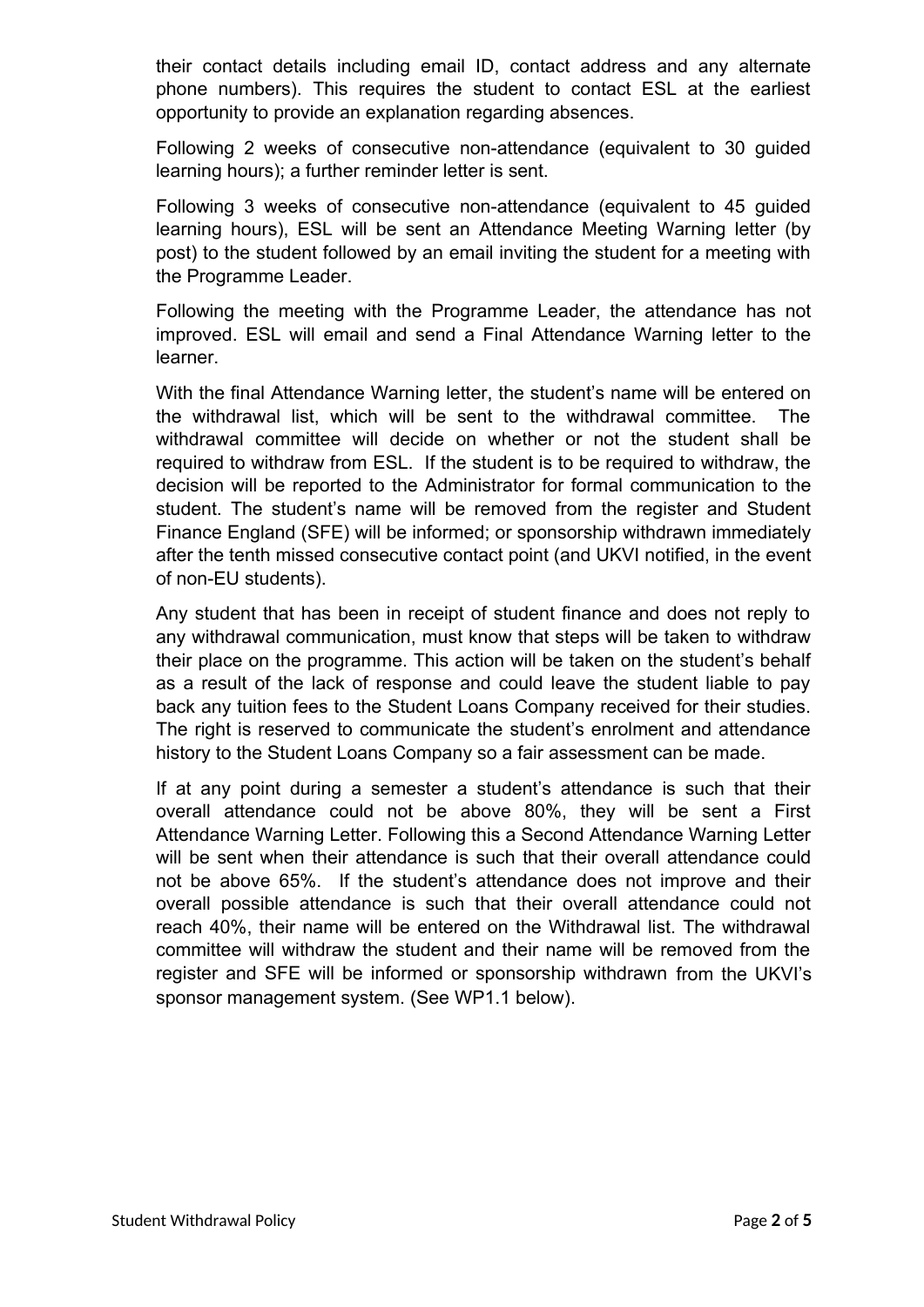

#### **3. Withdrawal of Students on the Basis of Progression**

We encourage students to progress in their chosen course of study where they will be able to complete their course in a timely manner. In addition, for non-EU students, it is a mandatory condition for their student visa to demonstrate that they are continuously committed to their studies and intend to complete their course within the allowed time.

Students MUST take the first opportunity to be assessed for each of the modules they follow each semester. The only exclusion is if the student is having extenuating circumstances where the student will need to formally request ESL to treat the individual student's situation as a case that falls under the school's policy on extenuating circumstances where the academic board will agree on the course of action for the student. This request has to be treated in-line with the deferrals and late submissions policy, and there may be a requirement to notify the relevant awarding body, depending on the severity of the case.

Any student who does not take the first assessment opportunity will be referred to Assessment Board. The relevant Programme Leader to confirm relevant remedial action and responses recoded.

There is an opportunity for the student to attend Review of Academic Performance Meeting which will be organised by the Programme Leader to support and recognise any issues and propose any remedial actions to improve progression.

If a student misses the second assessment opportunity without a proper reason, the student will be withdrawn from the course and will be given the opportunity to either defer to a later group or to withdraw entirely. Based on the response, SFE and UKV&I will be notified. (See WP1.2 below).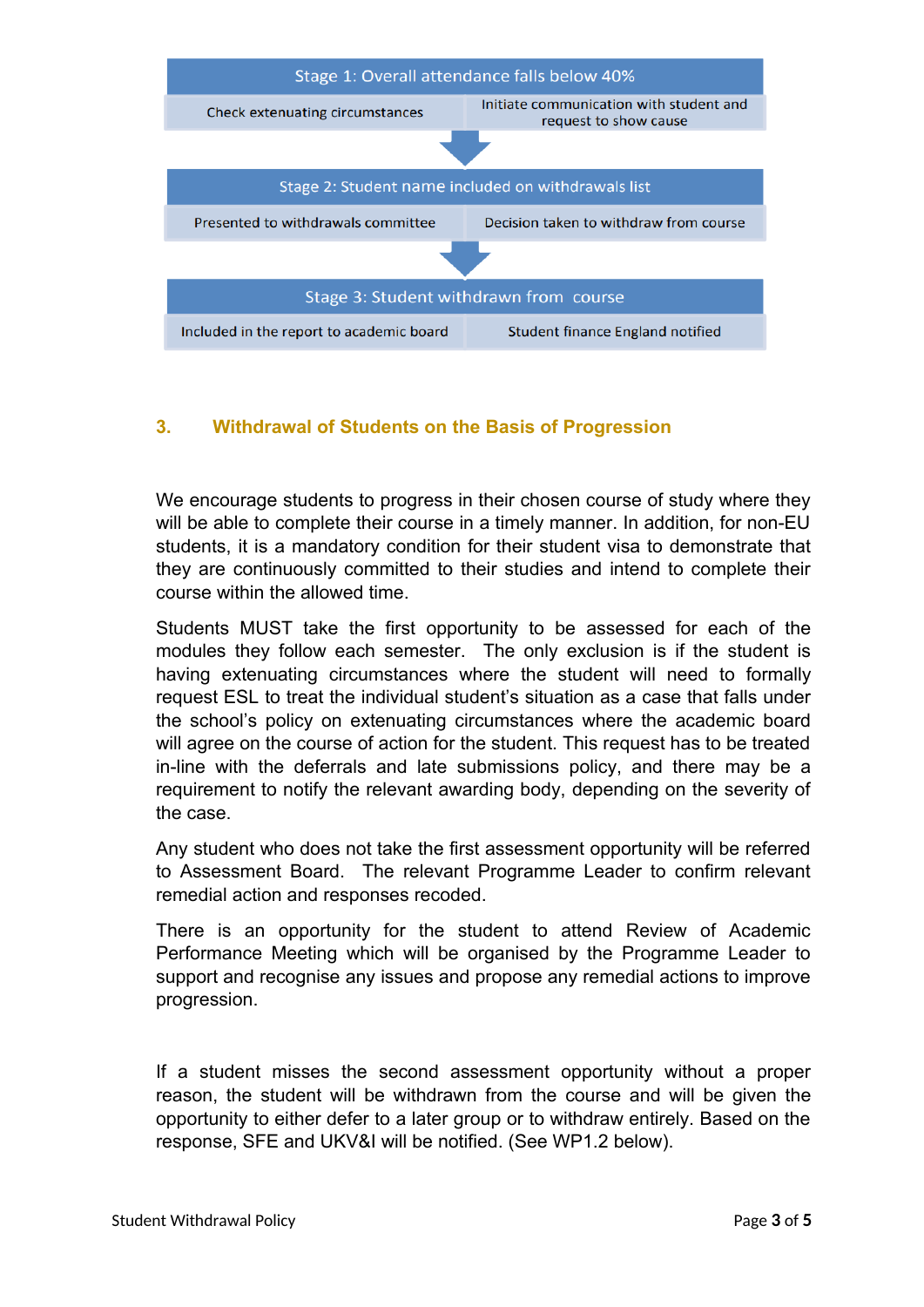

### **4. Withdrawal of Disabled Students due to Academic Progress**

The Disability Office records all the involvement it has with students and where the appropriate support has not been fully implemented, Disability Services will intervene. When the Disability Office has seen all possible support administered, but the Academic Department ultimately decides to withdraw the student, the decision does not relate to disability but is based on the fact that the student's academic progress is not at the appropriate level. The Disability Officer will participate on a Withdrawal Committee where the student in question is disabled or it is suspected that s/he may have a disability or learning difficulty.

As a standard practice, where a disabled student is withdrawn, this will take place after:

*i.* The Disability Office has exhausted its resources to implement support;

*ii.* The Academic Department has adhered to the support recommendations as effectively as possible;